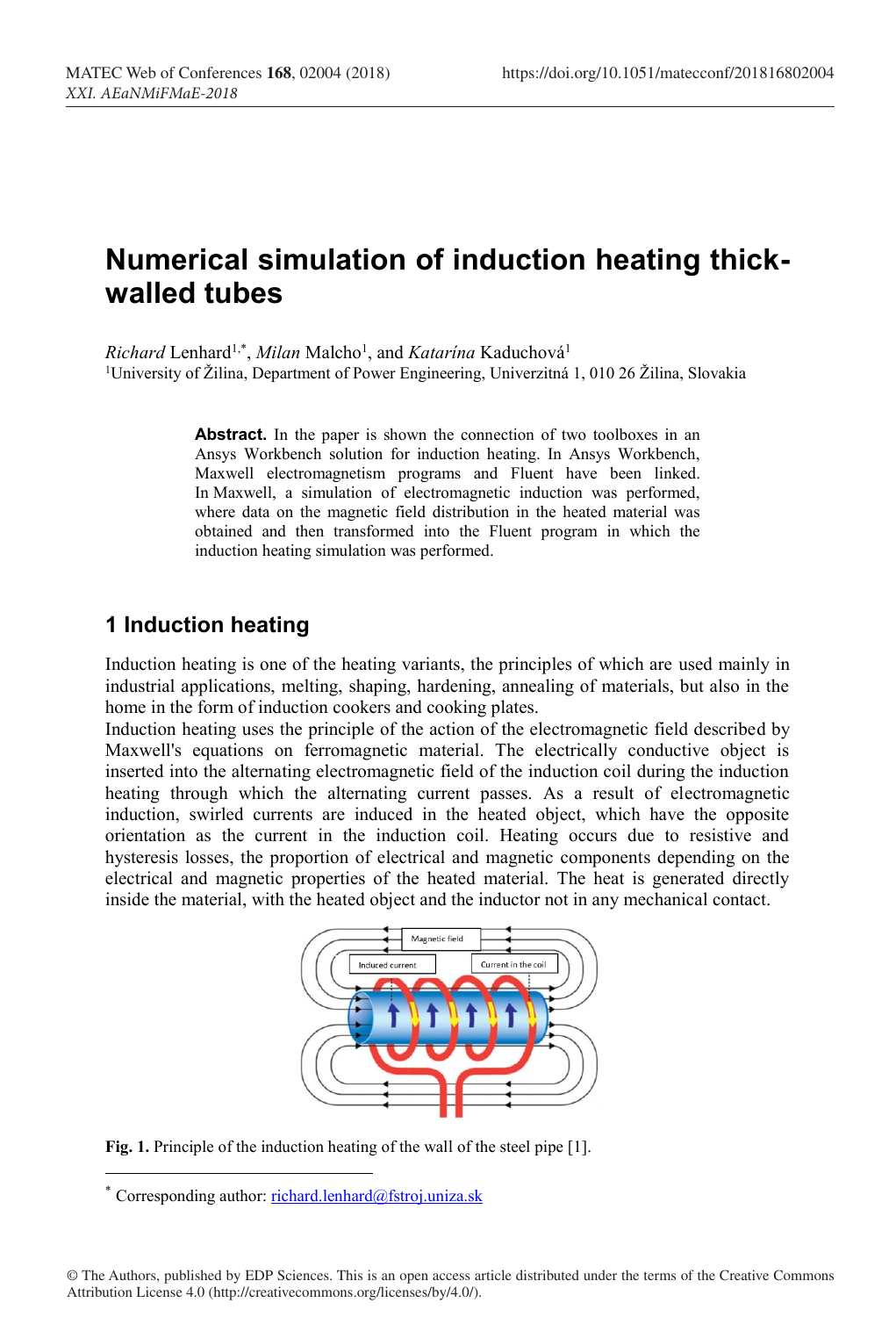The principle of induction heating of a ferromagnetic steel pipe is also documented in Figure 1.

The source of electromagnetic radiation is each conductor through which the alternating current flows. In the case of induction heaters, the conductor is usually adjusted to a suitable shape with respect to the heated article in order to ensure sufficient efficiency of energy transfer from the emitter to the heated object and the required heating parameters (depth and range of the heated layer, temperature,...) [1].

Induction heating is therefore principally based on three basic physical phenomena:

- electro-magnetic induction,
- skin effects,
- heat transfer.

As a result of the skin effect, the current is ejected into the surface areas of the driver. The induced stream thus flows only with a small surface portion of the total cross-sectional area of the heated article. The current density from the surface of the conductor decreases exponentially. The distance from the surface of the wire along which the current density exponentially decreases to  $1/e = 0.368$  the current density around the conductor, is referred to as the depth of penetration. In this layer, it is concentrated approximately 63 % induced current and 87 % heat generated. The depth of penetration depends on the electrical and magnetic properties of the material and also on the frequency of the current in the induction coil according equation: [2, 5]

$$
\delta = \sqrt{\frac{\rho_{el}}{\pi \mu_0 \mu_r f'}}
$$
 (1)

where,  $f -$  is the frequency of the current (Hz),  $\rho_{el}$  – specific electrical resistance ( $\Omega$ .m),  $\mu_r$  – relative permeability of the environment (-),  $\mu_0$  – is the vacuum permeability (H/m).

From equation (1) it shows that the depth of penetration, inter alia, depends on the frequency. Due to the fact that electrical resistance and especially permeability changes significantly with temperature, the penetration depth also depends on the temperature. At low temperatures, the conductive materials are strongly ferromagnetic, the penetration depth is small, resulting in a rapid heating of the surface of the body. However, after the Curie temperature is exceeded, the relative permeability drops to a value  $\mu_r = 1$  and at the same time, the value of the specific electrical resistance increases, increasing the depth of penetration. The penetration depth also increases with increasing magnetic field strength.



**Fig. 2.** Dependence of the electrical current density on the distance from the surface [2].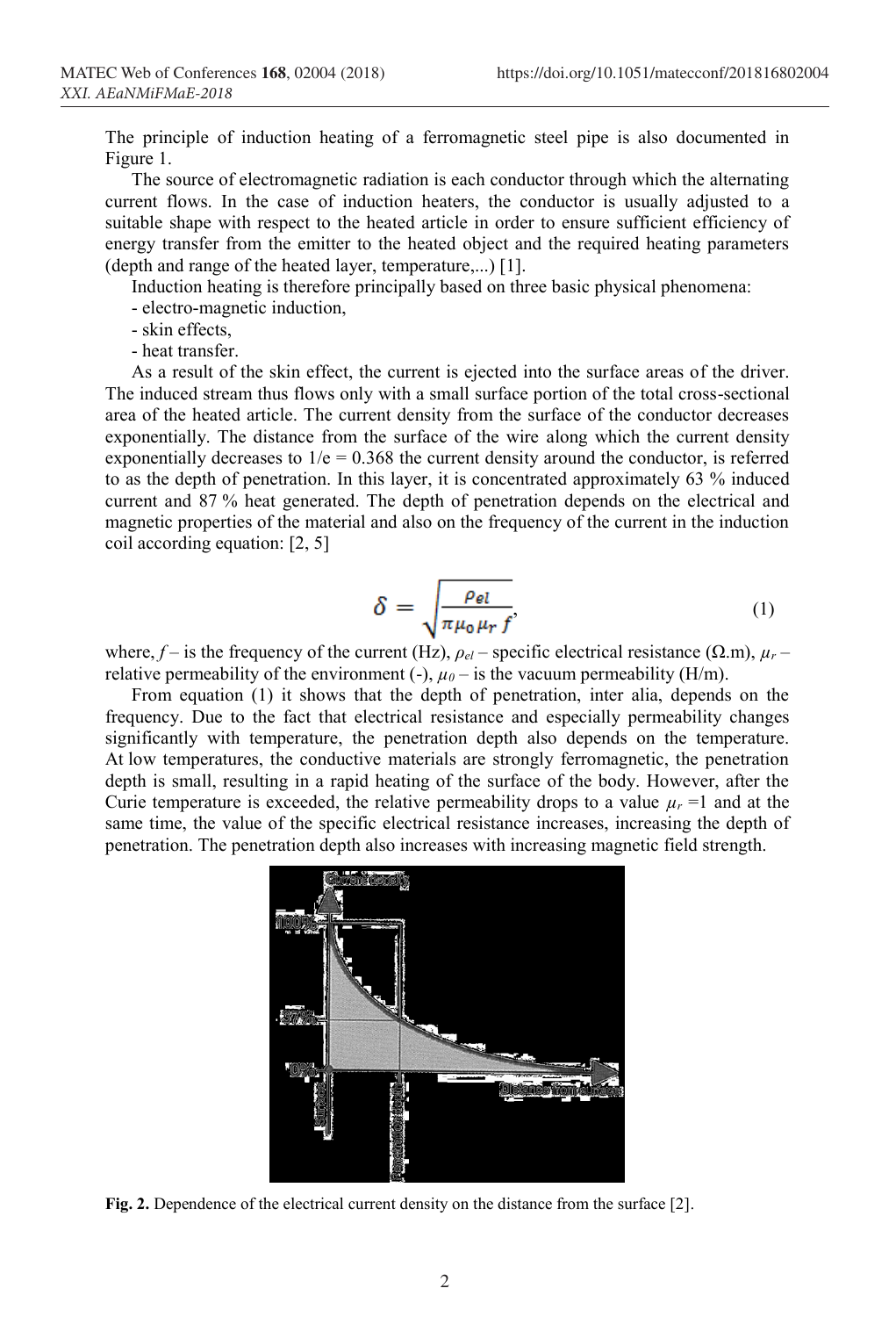By induction heating, materials of often very different electromagnetic properties are heated. For example, copper, aluminium, steel. Obtaining a temperature dependence of relative permeability on ferromagnetic materials is very complicated. In practice, it is necessary to base the measurements on the parameters [3].

In our case, the induction heating of the roughness tube of the diameter was simulated 918 mm (Figure 3). Where the required temperature after induction heating is on the tube surface 1 030 °C and on its inner part 1 000 °C with a tolerance  $\pm 20$  °C.

### **2 Simulation of induction heating**

One of the methods of optimizing induction heating is also the simulation of electrothermal events in various applications. For this purpose, ANSYS Maxwell simulation program is used [4].

Since the tube wall heating is an axially symmetric problem, was in Maxwell 2D from a 3D predefined model (Figure 3) a simplified 2D model was created (Figure 4). This is an induction heating model with defined electrical parameters of the roughness tube with the geometric parameters of Figure 3.



**Fig. 3.** Geometric parameters of inductor and tube.

In Maxwell 2D, the material requirements for each domain were defined as follows:

- for the surrounding area the selected material was Air,
- for a domain, presenting the tube is selected as Steel\_1010,
- for a domain, presenting the coil, was selected the Cooper.



**Fig. 4.** Created 2D model in Maxwell 2D.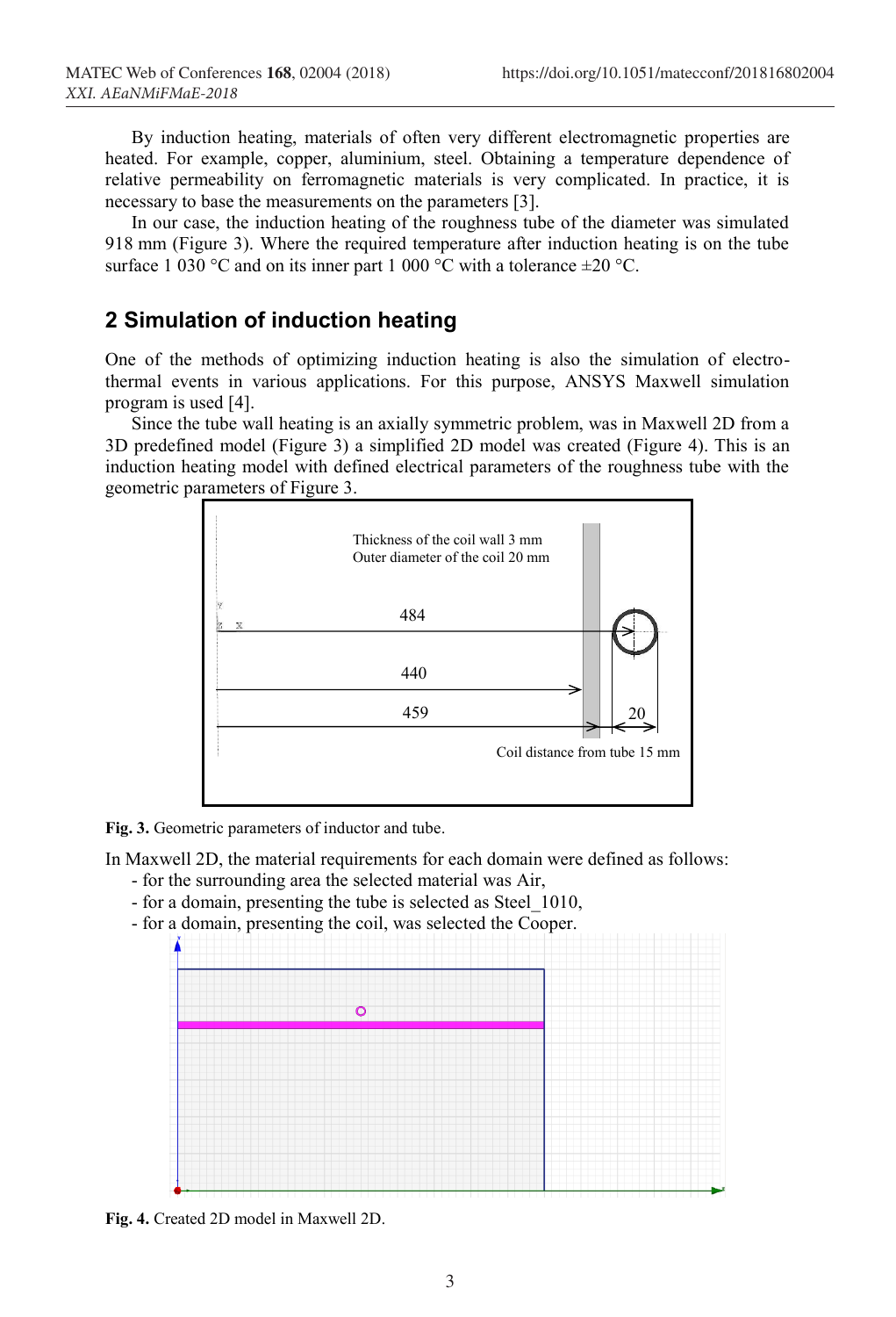#### **2.1 Model selection and boundary conditions**

In Maxwell 2D, a Cartesian model, X, Y with Eddy Current was selected. The boundary condition of the Balloon for the boundaries of the surrounding space has been assigned and the matrix parameter assigned to the part of the model that represents the coil and will count the impedance. For the excitation, the magnitude of the current in the 9 kA coil was set.

The analysis setting allowed up to 15 calculations with 1 % error rate. In the solution, the frequency is set to 400 Hz and 0.0001 for nonlinear residues. Network creation has been left automated it was enough for these simulations.

#### **2.2 Result from numerical simulation in Maxwell**

The results thus obtained (Figure 5) from the numerical simulation were connected according to Figure 6 with Fluent Code Solution.



**Fig. 5.** Result of the magnetic field intensity distribution in the tube wall.



**Fig. 6.** Connect Maxwell 2D and Fluent toolboxs.

### **3 Settings of the numerical simulation in a program Fluent**

The created model in Maxwell 2D has been transformed into a model designer, where the model has been supplemented with the geometry that is needed for another solution, which is the subsequent cooling of the material after an induction heating. The position and space for cooling air, the position of the inductor and the cooling water position. Of course, the cooling water space did not need to be modeled because the surface to which the cooling water actually enters is along the cooling part and will be replaced by the dependence of the heat transfer coefficient on the wall temperature. After the model was modified, a computational mesh was created which had 313 199 2D cells (Figure 7).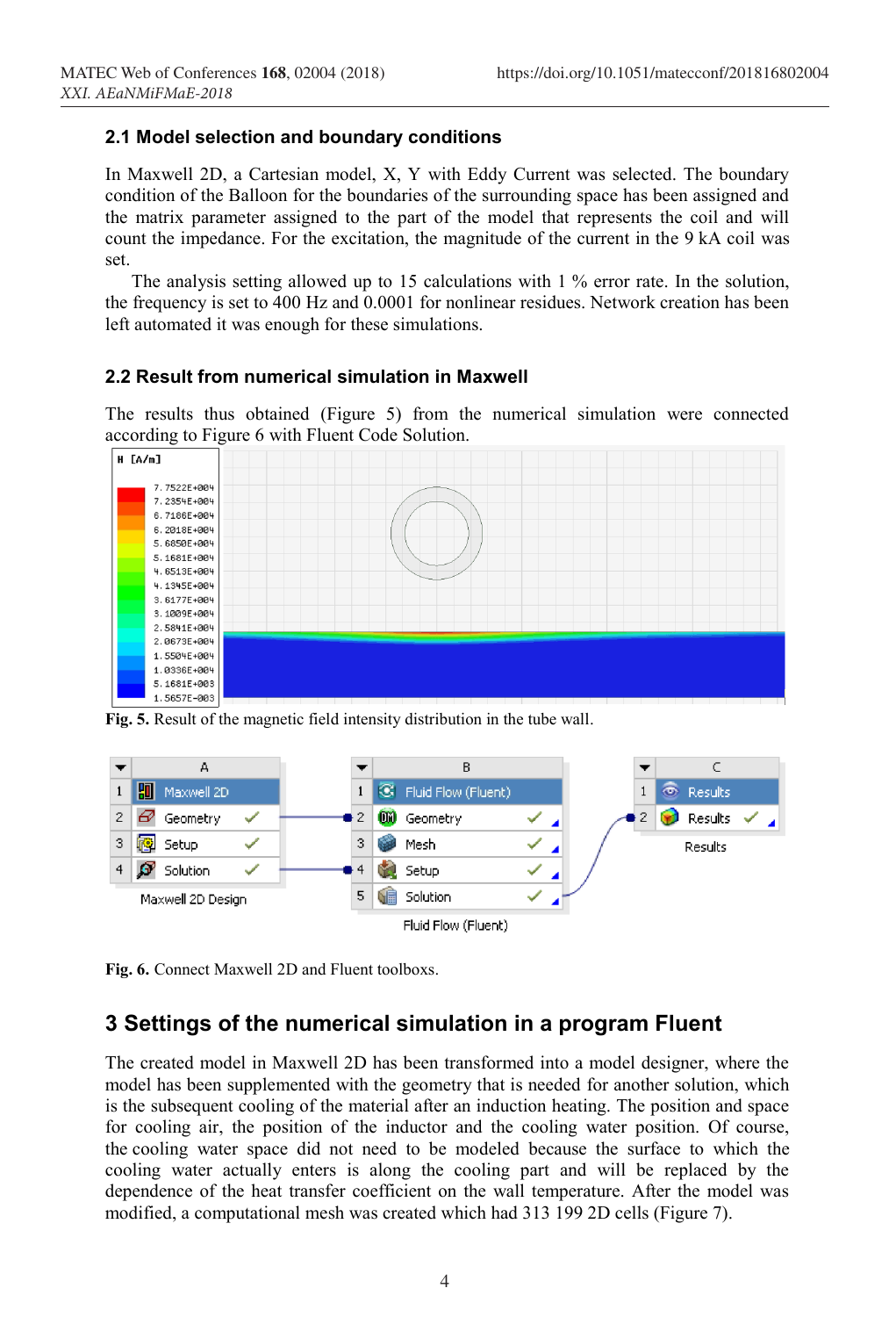

**Fig. 7.** 2D model after modification and created computational mesh.

After transferring the computing mesh in to Fluent was set up boundary conditions for the individual domains for induction heating Table 1.

| <b>Boundary</b><br>conditions | Input parameter          | <b>Temperature</b> | Radiation |
|-------------------------------|--------------------------|--------------------|-----------|
| Inlet air                     | $0 \text{ m/s}$          | 20 °C              |           |
| Wall water                    | not entered              | 20 °C              |           |
| Innet wall                    | $\overline{\phantom{0}}$ | -                  |           |
| Walls                         |                          |                    |           |

| Table 1. Boundary conditions for each domain. |  |
|-----------------------------------------------|--|
|-----------------------------------------------|--|

After the boundary conditions were set, it was necessary to assign the obtained electromagnetic field distribution from Maxwell to a particular domain using the function EM mapping – Volumetric Energy Source, which, after selecting a particular zone, has been assigned the desired electromagnetic field. The model thus prepared was launched as a time-dependent model first with energy and radiation only, which served to obtain the resulting temperature field distribution after the induction heating which could then begin to cool. The resulting field temperature distributions after the induction heating can be seen in Figure 8 and the temperature distribution in the tube wall (Figure 9).

Temperature  $[C]$ ઌૡ૾ઌૹ૾ૹૢૡૢૹૹૹૹ૱ૢૹૢૹૢૹ૾ૢઌૢ૱૱



**Fig. 8.** Results of temperature field distribution after induction heating.